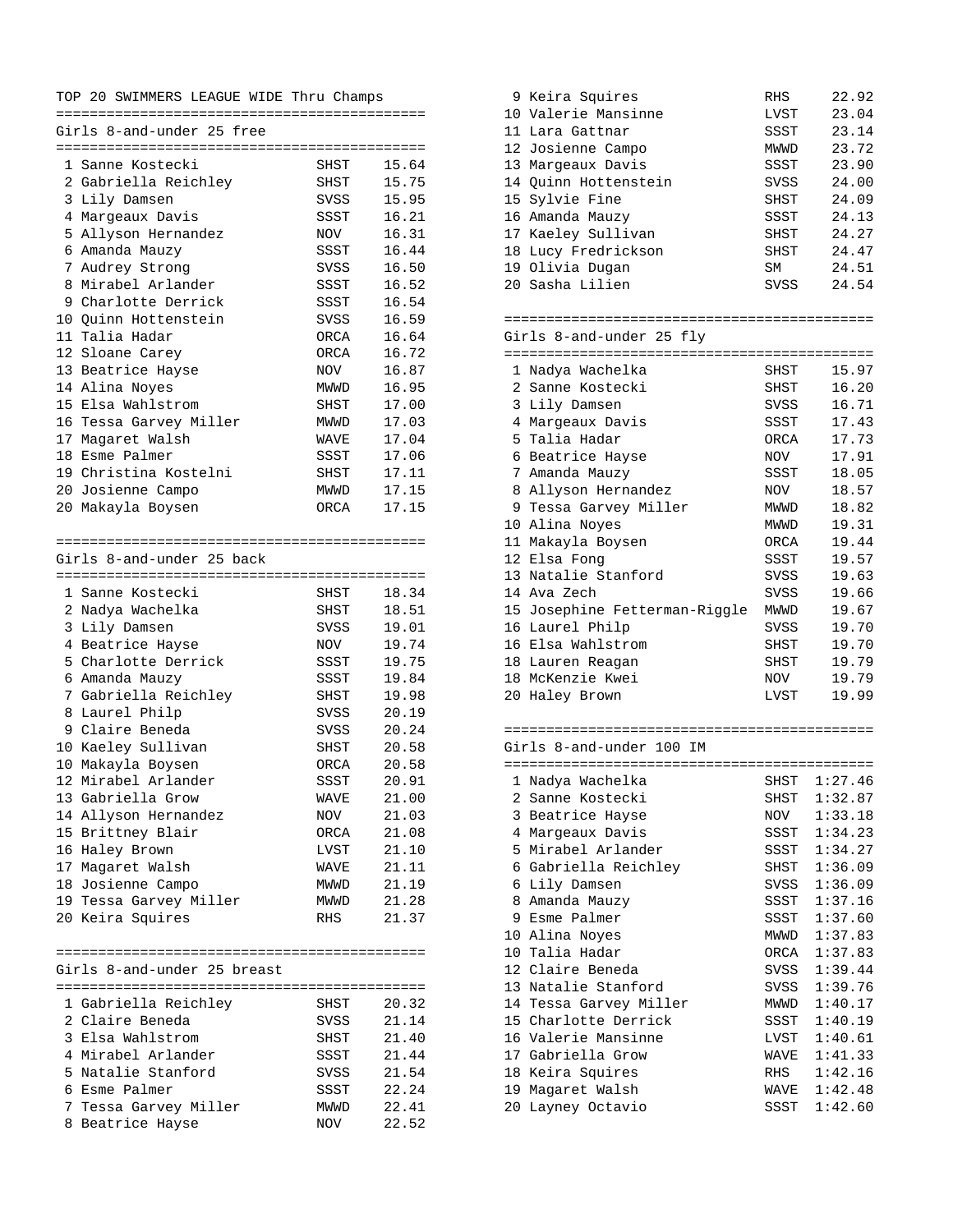|   | Boys 8-and-under 25 free   |             |       |  |  |
|---|----------------------------|-------------|-------|--|--|
|   |                            |             |       |  |  |
|   | 1 Nolan Anderson           | SHST        | 15.00 |  |  |
|   | 2 Whitman Flake            | SHST        | 15.82 |  |  |
| 3 | Cameron Hellar             | LVST        | 15.84 |  |  |
|   | 4 Cayden Yock              | MWWD        | 15.94 |  |  |
|   | 5 Reed Hanna               | SVSS        | 15.99 |  |  |
|   | 6 Andrew Chong             | ORCA        | 16.21 |  |  |
|   | 7 Adam Albers              | ORCA        | 16.53 |  |  |
|   | 8 Jackson Wright           | ORCA        | 16.62 |  |  |
|   | 9 Tucker Kurth             | LVST        | 16.71 |  |  |
|   | 10 Benjamin Butler         | LVST        | 16.77 |  |  |
|   | 11 Henry Noblin            | <b>WAVE</b> | 16.88 |  |  |
|   | 12 Declan Murphy           | SSST        | 17.22 |  |  |
|   | 13 Alton Bender            | SHST        | 17.56 |  |  |
|   | 14 Nathan Greenberg        | SHST        | 17.65 |  |  |
|   | 15 Jonah Sher              | SHST        | 17.67 |  |  |
|   | 16 Kai Makino              | SHST        | 17.80 |  |  |
|   | 17 Charles Hinkelman       | SHST        | 17.96 |  |  |
|   | 18 Brodie Ross             | ORCA        | 17.98 |  |  |
|   | 19 William Sigler          | <b>SHST</b> | 18.01 |  |  |
|   | 20 Benjamin McConnell      | LVST        | 18.23 |  |  |
|   |                            |             |       |  |  |
|   |                            |             |       |  |  |
|   | Boys 8-and-under 25 back   |             |       |  |  |
|   |                            |             |       |  |  |
|   | 1 Cameron Hellar           | LVST        | 18.54 |  |  |
|   | 2 Nolan Anderson           | SHST        | 18.68 |  |  |
|   | 3 Andrew Chong             | ORCA        | 19.12 |  |  |
|   | 4 Declan Murphy            | SSST        | 19.80 |  |  |
|   | 5 Benjamin Butler          | LVST        | 20.09 |  |  |
|   | 6 Tucker Kurth             | LVST        | 20.90 |  |  |
|   | 7 Cayden Yock              | MWWD        | 21.00 |  |  |
| 8 | Adam Albers                | ORCA        | 21.01 |  |  |
| 9 | Henry Noblin               | <b>WAVE</b> | 21.47 |  |  |
|   | 10 Reed Hanna              | SVSS        | 21.88 |  |  |
|   | 11 Sean Chamberlin         | SHST        | 22.47 |  |  |
|   | 12 Nathan Greenberg        | SHST        | 22.50 |  |  |
|   | 13 Jonah Sher              | SHST        | 22.52 |  |  |
|   | 14 Graham Perkinson        | SHST        | 22.58 |  |  |
|   | 15 Peyton Egide            | RHS         | 22.59 |  |  |
|   | 16 Jack Grubb              | SHST        | 22.78 |  |  |
|   | 17 Fisher Straube          | SHST        | 22.79 |  |  |
|   | 18 James Chatard           | SHST        | 22.86 |  |  |
|   | 19 Fields Palmer           | SVSS        | 23.13 |  |  |
|   | 20 Kai Makino              | SHST        | 23.30 |  |  |
|   |                            |             |       |  |  |
|   |                            |             |       |  |  |
|   | Boys 8-and-under 25 breast |             |       |  |  |
|   |                            |             |       |  |  |
|   | 1 Nolan Anderson           | SHST        | 19.95 |  |  |
|   | 2 Peyton Egide             | RHS         | 20.74 |  |  |
|   | 3 Cameron Hellar           | LVST        | 21.02 |  |  |
|   | 4 Justin Tachiki           | SHST        | 23.25 |  |  |
|   | 5 Cameron Maisonneuve      | WAVE        | 24.19 |  |  |
|   | 6 Benjamin Lotosh          | ORCA        | 24.39 |  |  |
|   | 7 Tucker Kurth             | LVST        | 24.46 |  |  |
|   | 8 Declan Murphy            | SSST        | 24.92 |  |  |
|   | 9 Sean Chamberlin          | SHST        | 24.98 |  |  |
|   | 10 Bradley Stanford        | SVSS        | 25.00 |  |  |
|   |                            |             |       |  |  |

| 11 William Sigler    | <b>SHST</b> | 25.03 |
|----------------------|-------------|-------|
| 12 Reed Hanna        | SVSS        | 25.07 |
| 13 Milo Feegel       | SVSS        | 25.18 |
| 14 Evan Oldham       | <b>WAVE</b> | 25.64 |
| 15 Sammy Spence      | SVSS        | 25.75 |
| 16 Aidan Clark       | MWWD        | 25.89 |
| 17 Archer Diehl      | SHST        | 26.02 |
| 18 Fisher Straube    | <b>SHST</b> | 26.19 |
| 19 Nathan Greenberg  | SHST        | 26.31 |
| 20 Charles Hinkelman | SHST        | 26.36 |
|                      |             |       |

- ============================================
- Boys 8-and-under 25 fly ============================================ 1 Nolan Anderson SHST 16.88 2 Whitman Flake SHST 17.32 3 Tucker Kurth LVST 18.07 4 Andrew Chong ORCA 18.66 5 Cameron Hellar LVST 18.72 6 Kai Makino SHST 18.88 7 Rhys Garroway Myers MWWD 19.21 8 Cayden Yock MWWD 19.47 9 Benjamin Butler LVST 19.57 10 Reed Hanna SVSS 19.63 11 Brodie Ross ORCA 20.05 12 Adam Albers ORCA 20.92 13 Jackson Wright ORCA 21.02 14 Peyton Egide RHS 22.15 15 Sammy Spence SVSS 22.68 16 Benjamin Mueller MAVE 23.06<br>17 Luke Davis SHST 23.66 17 Luke Davis 18 Bradley Stanford SVSS 23.69<br>19 Cameron Maisonneuve MAVE 23.71 19 Cameron Maisonneuve MAVE 23.71<br>20 Charles Cain MAVE 23.77 20 Charles Cain

| Boys 8-and-under 100 IM |                            |      |              |  |
|-------------------------|----------------------------|------|--------------|--|
|                         | ========================== |      |              |  |
|                         | 1 Nolan Anderson           | SHST | 1:23.38      |  |
|                         | 2 Cameron Hellar           | LVST | 1:27.24      |  |
|                         | 3 Whitman Flake            | SHST | 1:37.77      |  |
| 4                       | Tucker Kurth               |      | LVST 1:38.31 |  |
|                         | 5 Reed Hanna               | SVSS | 1:39.13      |  |
| 6                       | Benjamin Butler            | LVST | 1:39.29      |  |
|                         | 7 Cayden Yock              |      | MWWD 1:40.28 |  |
| 8                       | Peyton Eqide               | RHS  | 1:41.42      |  |
| 9                       | Kai Makino                 | SHST | 1:43.62      |  |
| 10                      | Bradley Stanford           |      | SVSS 1:43.92 |  |
| 11                      | Declan Murphy              |      | SSST 1:43.98 |  |
|                         | 12 Chase Stein             | SHST | 1:48.51      |  |
|                         | 13 Sammy Spence            | SVSS | 1:51.77      |  |
|                         | 14 Benjamin Mueller        | WAVE | 1:52.35      |  |
|                         | 15 Fisher Straube          | SHST | 1:52.36      |  |
| 16                      | Jack Grubb                 | SHST | 1:52.39      |  |
| 17                      | Cameron Maisonneuve        | WAVE | 1:53.19      |  |
|                         | 18 Rhys Garroway Myers     | MWWD | 1:53.45      |  |
| 19                      | Jonah Sher                 | SHST | 1:53.53      |  |
|                         | 20 Justin Tachiki          | SHST | 1:55.31      |  |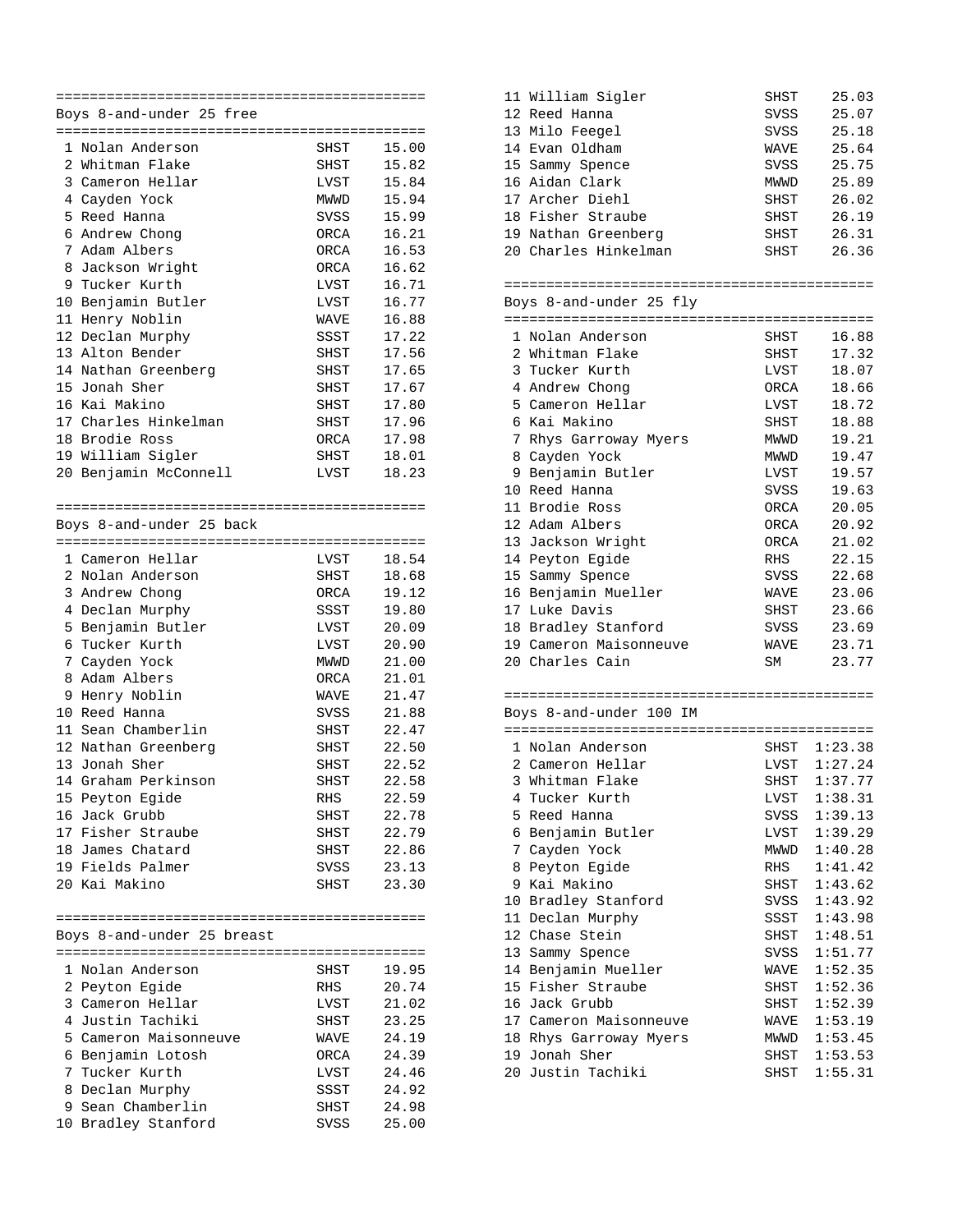|   | Girls 9-10 50 free                   |                     |                |  |
|---|--------------------------------------|---------------------|----------------|--|
|   |                                      |                     |                |  |
|   | 1 Anna Palfy                         | <b>ORCA</b>         | 29.61          |  |
|   | 2 Caitlin Quill                      | SSST                | 29.79          |  |
| 3 | Sara Morris                          | SVSS                | 29.89          |  |
|   | 4 Catherine Fahrner                  | ORCA                | 29.94          |  |
|   | 5 Adella Frender                     | WAVE                | 30.97          |  |
|   | 6 Claire Cassidy                     | LVST                | 31.88          |  |
|   | 7 Loretta Hovey<br>8 Aoife Raitt     | SHST                | 31.89<br>32.23 |  |
| 9 | Sara Jordan                          | SSST<br><b>WAVE</b> |                |  |
|   | 10 Lily Pashman                      | SVSS                | 32.37<br>32.58 |  |
|   | 11 Skyler Barnes                     | SVSS                | 32.71          |  |
|   | 12 Madison Smith                     | SSST                | 32.73          |  |
|   | 13 Madeline Jarocki                  | WAVE                | 32.78          |  |
|   | 14 Maeve McAuley                     | SSST                | 32.98          |  |
|   | 15 Eva Vaca                          | SHST                | 33.07          |  |
|   | 16 Elisa Diaz                        | SM                  | 33.24          |  |
|   | 17 Gabriella Plonowski               | SSST                | 33.27          |  |
|   | 18 Leah Murphy                       | RHS                 | 33.31          |  |
|   | 19 Isabella Miccio                   | SVSS                | 33.43          |  |
|   | 20 Laurel Cooper                     | SHST                | 33.46          |  |
|   |                                      |                     |                |  |
|   |                                      |                     |                |  |
|   | Girls 9-10 50 back                   |                     |                |  |
|   |                                      |                     |                |  |
|   | 1 Caitlin Quill                      | SSST                | 34.63          |  |
|   | 2 Sara Morris                        | <b>SVSS</b>         | 35.45          |  |
|   | 3 Danielle Padillo                   | NOV                 | 36.53          |  |
|   | 4 Anna Palfy<br>5 Kate DeForrest     | ORCA                | 36.73          |  |
|   |                                      | WAVE                | 37.40          |  |
|   | 6 Addison Everage<br>7 Maeve McAuley | SSST<br>SSST        | 37.79<br>37.80 |  |
| 8 | Iris Abeck                           | LVST                | 38.08          |  |
|   | 9 Claire Cassidy                     | LVST                | 38.41          |  |
|   | 10 Loretta Hovey                     | SHST                | 38.68          |  |
|   | 11 Elisa Diaz                        | SΜ                  | 38.95          |  |
|   | 12 Sarani Puri                       | WAVE                | 39.45          |  |
|   | 13 Gabriella Plonowski               | SSST                | 39.51          |  |
|   | 14 Madeline Jarocki                  | <b>WAVE</b>         | 39.70          |  |
|   | 15 Ingrid Wahlstrom                  | SHST                | 39.72          |  |
|   | 16 Skyler Barnes                     | SVSS                | 39.74          |  |
|   | 17 Adella Frender                    | WAVE                | 40.23          |  |
|   | 18 Rebecca Levy                      | MWWD                | 40.31          |  |
|   | 19 Catherine Fahrner                 | ORCA                | 40.41          |  |
|   | 20 Gillian Mahl                      | SHST                | 40.48          |  |
|   |                                      |                     |                |  |
|   |                                      |                     |                |  |
|   | Girls 9-10 50 breast                 |                     |                |  |
|   | 1 Adella Frender                     | WAVE                | 39.32          |  |
|   | 2 Catherine Fahrner                  | ORCA                | 39.45          |  |
|   | 3 Caitlin Quill                      | SSST                | 39.98          |  |
|   | 4 Loretta Hovey                      | SHST                | 40.94          |  |
|   | 5 Lily Pashman                       | SVSS                | 41.55          |  |
|   | 6 Nadine Roose                       | SSST                | 41.81          |  |
|   | 6 Danielle Padillo                   | NOV                 | 41.81          |  |
|   | 8 Eleanor Octavio                    | SSST                | 41.85          |  |
|   | 9 Sylvie May                         | SSST                | 42.12          |  |
|   | 10 Skyler Barnes                     | SVSS                | 42.27          |  |

| 11 Ingrid Wahlstrom   | SHST        | 42.30 |
|-----------------------|-------------|-------|
| 12 Madeline Jarocki   | WAVE        | 42.64 |
| 13 Talia Solomon      | ORCA        | 43.73 |
| 14 Eleanor Hayse      | NOV         | 43.74 |
| 15 Ana Oliverez       | MWWD        | 44.25 |
| 16 Aoife Raitt        | SSST        | 44.28 |
| 17 Lexie Fox          | RHS         | 44.34 |
| 18 Gabriella Reichley | <b>SHST</b> | 44.45 |
| 19 Ava Jorgensen      | MWWD        | 44.48 |
| 19 Sara Jordan        | WAVE        | 44.48 |
|                       |             |       |

============================================ Girls 9-10 50 fly

|    | ============================ | ============= |       |
|----|------------------------------|---------------|-------|
|    | 1 Caitlin Quill              | SSST          | 33.25 |
| 2  | Kate DeForrest               | WAVE          | 33.68 |
| 3  | Anna Palfy                   | ORCA          | 34.45 |
| 4  | Gabriella Plonowski          | SSST          | 34.83 |
| 5  | Maeve McAuley                | SSST          | 35.57 |
| 6  | Amelia Hughes                | RHS           | 36.12 |
| 7  | Loretta Hovey                | SHST          | 36.16 |
| 8. | Skyler Barnes                | SVSS          | 36.45 |
| 9  | Addison Everage              | SSST          | 36.64 |
| 10 | Iris Abeck                   | LVST          | 37.02 |
| 11 | Sara Jordan                  | WAVE          | 37.31 |
|    | 12 Elisa Diaz                | <b>SM</b>     | 37.39 |
| 13 | Emerald Lin                  | MWWD          | 37.82 |
|    | 14 Talia Solomon             | ORCA          | 37.85 |
|    | 15 Kelsey Riemer             | SHST          | 37.98 |
| 16 | Adella Frender               | WAVE          | 37.99 |
| 17 | Elle Carrow                  | NOV           | 38.24 |
| 18 | Ingrid Wahlstrom             | SHST          | 38.42 |
| 19 | Eliza Harlow                 | SVSS          | 38.84 |
|    | 19 Madeline Jarocki          | WAVE          | 38.84 |
|    |                              |               |       |

============================================ Girls 9-10 100 IM

|    | 1 Caitlin Quill    | SSST | 1:14.66 |
|----|--------------------|------|---------|
| 2. | Catherine Fahrner  | ORCA | 1:17.73 |
|    | 3 Sara Morris      | SVSS | 1:18.97 |
| 4  | Skyler Barnes      | SVSS | 1:21.02 |
| 5. | Adella Frender     | WAVE | 1:21.23 |
| 6  | Kate DeForrest     | WAVE | 1:21.35 |
|    | 7 Danielle Padillo | NOV  | 1:21.83 |
|    | 8 Loretta Hovey    | SHST | 1:22.12 |
| 9  | Iris Abeck         | LVST | 1:23.13 |
| 10 | Addison Everage    | SSST | 1:23.72 |
| 11 | Lily Pashman       | SVSS | 1:23.83 |
|    | 12 Talia Solomon   | ORCA | 1:25.23 |
| 13 | Nadine Roose       | SSST | 1:25.61 |
|    | 14 Claire Cassidy  | LVST | 1:26.21 |
|    | 15 Elle Carrow     | NOV  | 1:26.79 |
| 16 | Maeve McAuley      | SSST | 1:27.06 |
|    | 17 Eleanor Hayse   | NOV  | 1:28.18 |
|    | 18 Claire Lawson   | SVSS | 1:28.39 |
| 19 | Eva Vaca           | SHST | 1:28.59 |
|    | 20 Laurel Cooper   | SHST | 1:28.62 |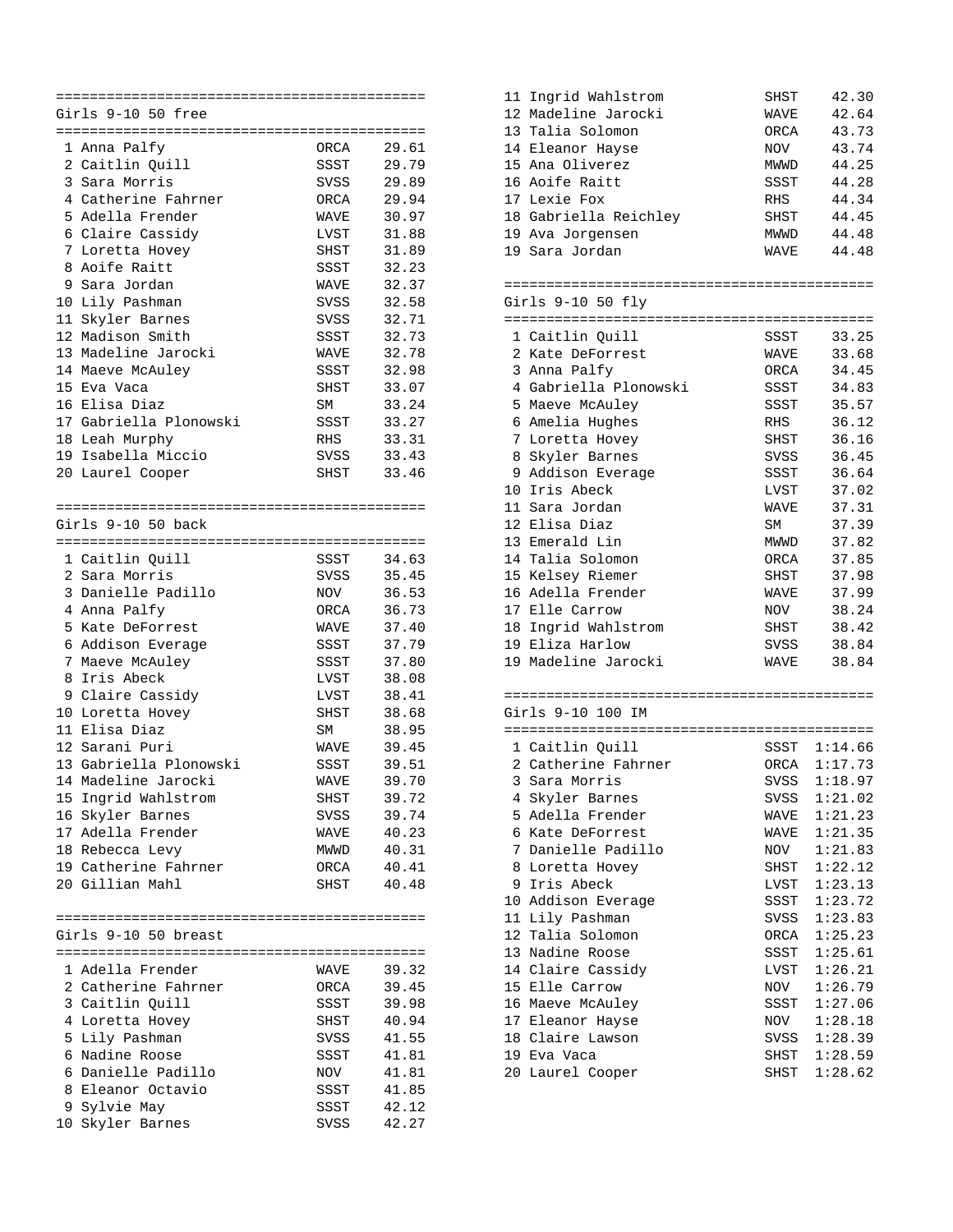|    | Boys 9-10 50 free     |             |       |
|----|-----------------------|-------------|-------|
|    |                       |             |       |
|    | 1 Andre Ignoffo       | ORCA        | 27.61 |
|    | 2 Marre Gattnar       | SSST        | 27.90 |
|    | 3 Cameron Aryanpour   | SSST        | 29.40 |
|    | 4 Joseph Cook         | RHS         | 30.73 |
| 5. | Sean Madden           | MWWD        | 31.06 |
|    | 6 Andrew Sternfels    | SVSS        | 31.29 |
|    | 7 Garrett Pardo       | LVST        | 31.32 |
|    | 8 Rodrigo Diaz        | <b>WAVE</b> | 31.90 |
| 9  | Max Crock             | SHST        | 32.10 |
| 10 | Ayman Wachelka        | SHST        | 32.20 |
|    | 10 Tor Aune           | WAVE        | 32.20 |
|    | 12 Nicholas Arinduque | ORCA        | 32.51 |
|    | 13 Sebastian Vaughan  | SVSS        | 32.73 |
|    | 14 Jackson Conway     | MWWD        | 32.83 |
|    | 15 Jackson Pattani    | WAVE        | 33.04 |
|    | 16 Jacob Shunk        | WAVE        | 33.17 |
|    | 16 Alexander Garcia   | SSST        | 33.17 |
|    | 18 Abraham Hannah     | SΜ          | 33.83 |
|    | 19 Price Jeffris      | SVSS        | 33.93 |
|    | 20 David Finney       | LVST        | 34.10 |
|    |                       |             |       |
|    | Boys 9-10 50 back     |             |       |
|    |                       |             |       |
|    | 1 Andre Ignoffo       | ORCA        | 32.64 |
|    | 2 Marre Gattnar       | SSST        | 33.71 |
|    | 3 Andrew Sternfels    | SVSS        | 36.27 |
|    | 4 Ayman Wachelka      | SHST        | 36.78 |
|    | 5 Sean Madden         | MWWD        | 37.30 |
|    | 6 Cameron Aryanpour   | SSST        | 37.42 |
|    | 7 Jacob Shunk         | WAVE        | 37.93 |
|    | 8 Garrett Pardo       | LVST        | 38.61 |
|    | 9 Rodrigo Diaz        | WAVE        | 38.96 |
|    | 10 Price Jeffris      | SVSS        | 39.14 |
|    | 11 Tor Aune           | WAVE        | 40.02 |
|    | 12 Nicholas Arinduque | ORCA        | 40.05 |
|    | 13 Abraham Hannah     | ${\sf SM}$  | 40.57 |
|    | 14 Alexander Garcia   | SSST        | 40.67 |
|    | 15 Quin Concannon     | SSST        | 40.73 |
|    | 16 Jackson Conway     | MWWD        | 40.86 |
|    | 17 Camden Franjieh    | MWWD        | 40.96 |
|    | 18 Joseph Cook        | RHS         | 41.04 |
|    | 19 Benjamin Butler    | LVST        | 41.08 |
|    | 20 Sebastian Vaughan  | SVSS        | 41.48 |
|    |                       |             |       |
|    |                       |             |       |
|    | Boys 9-10 50 breast   |             |       |
|    | 1 Marre Gattnar       | SSST        | 38.61 |
|    | 2 David Finney        | LVST        | 39.04 |
|    | 3 Garrett Pardo       | LVST        | 39.45 |
|    | 4 Max Crock           | SHST        | 42.36 |
|    | 5 Joseph Cook         | RHS         | 43.12 |
|    | 6 Jordan Lisle        | SSST        | 43.28 |
|    | 7 Ayman Wachelka      | SHST        | 43.32 |
|    | 8 Alex Olesky         | SSST        | 43.55 |
|    | 9 Andrew Sternfels    | SVSS        | 44.74 |
|    | 10 James Gregor       | SHST        | 45.31 |
|    |                       |             |       |

| 11 Jacob Shunk           | <b>WAVE</b> | 45.34 |
|--------------------------|-------------|-------|
| 12 Colin Bender          | <b>MWWD</b> | 46.15 |
| 13 Nicholas Arinduque    | <b>ORCA</b> | 46.40 |
| 14 Haakon Lacy           | <b>SHST</b> | 46.50 |
| 15 Tudor Ouinn           | <b>WAVE</b> | 46.55 |
| 16 Seth Summers          | <b>WAVE</b> | 47.15 |
| 17 Vaughn Miquel         | <b>RHS</b>  | 47.32 |
| 18 Michael Jarjoura      | <b>NOV</b>  | 47.45 |
| 19 Maximilian Otsuki     | <b>MWWD</b> | 47.54 |
| 20 Leo Manwaring-Mueller | <b>MWWD</b> | 47.57 |
|                          |             |       |

============================================ Boys 9-10 50 fly

| 50,000 LLX |                      |           |       |
|------------|----------------------|-----------|-------|
|            |                      |           |       |
| 1          | Andre Ignoffo        | ORCA      | 28.95 |
|            | 2 Cameron Aryanpour  | SSST      | 30.10 |
| 3          | Marre Gattnar        | SSST      | 30.52 |
| 4          | Andrew Sternfels     | SVSS      | 33.12 |
|            | 5 Sean Madden        | MWWD      | 36.04 |
| 5.         | Ayman Wachelka       | SHST      | 36.04 |
| 7          | Joseph Cook          | RHS       | 37.09 |
| 8          | Max Crock            | SHST      | 37.10 |
|            | 9 Nicholas Arinduque | ORCA      | 37.19 |
| 10         | David Finney         | LVST      | 38.04 |
|            | 11 Rodrigo Diaz      | WAVE      | 38.54 |
|            | 12 Miller Link       | LVST      | 39.90 |
|            | 13 Jacob Shunk       | WAVE      | 39.92 |
| 14         | Abraham Hannah       | <b>SM</b> | 40.16 |
|            | 15 Whitman Flake     | SHST      | 41.58 |
|            | 16 Jordan Lisle      | SSST      | 41.79 |
|            | 17 Sebastian Vaughan | SVSS      | 42.14 |
|            | 18 Tor Aune          | WAVE      | 42.43 |
|            | 19 Finn Sumrall      | NOV       | 42.51 |
|            | 20 Nathaniel Johnson | SVSS      | 42.80 |
|            |                      |           |       |

============================================ Boys 9-10 100 IM

|    | 1 Marre Gattnar     | SSST | 1:11.86 |
|----|---------------------|------|---------|
|    | 2 Cameron Aryanpour | SSST | 1:17.21 |
| 3  | Andrew Sternfels    | SVSS | 1:18.17 |
| 4  | Garrett Pardo       | LVST | 1:20.63 |
|    | 5 Ayman Wachelka    | SHST | 1:21.09 |
|    | 6 Joseph Cook       | RHS  | 1:22.14 |
| 7  | Max Crock           | SHST | 1:22.92 |
|    | 8 David Finney      | LVST | 1:23.43 |
| 9  | Nicholas Arinduque  | ORCA | 1:25.48 |
| 10 | Tor Aune            | WAVE | 1:26.48 |
| 11 | Alexander Garcia    | SSST | 1:27.27 |
|    | 12 Jacob Shunk      | WAVE | 1:27.62 |
|    | 13 Price Jeffris    | SVSS | 1:28.03 |
|    | 14 James Gregor     | SHST | 1:28.52 |
|    | 15 Jordan Lisle     | SSST | 1:28.65 |
| 16 | Sebastian Vaughan   | SVSS | 1:28.75 |
| 17 | Sean Madden         | MWWD | 1:30.75 |
|    | 18 Jackson Conway   | MWWD | 1:30.94 |
| 19 | Nathaniel Johnson   | SVSS | 1:32.59 |
|    | 20 Caden Barringer  | SVSS | 1:33.08 |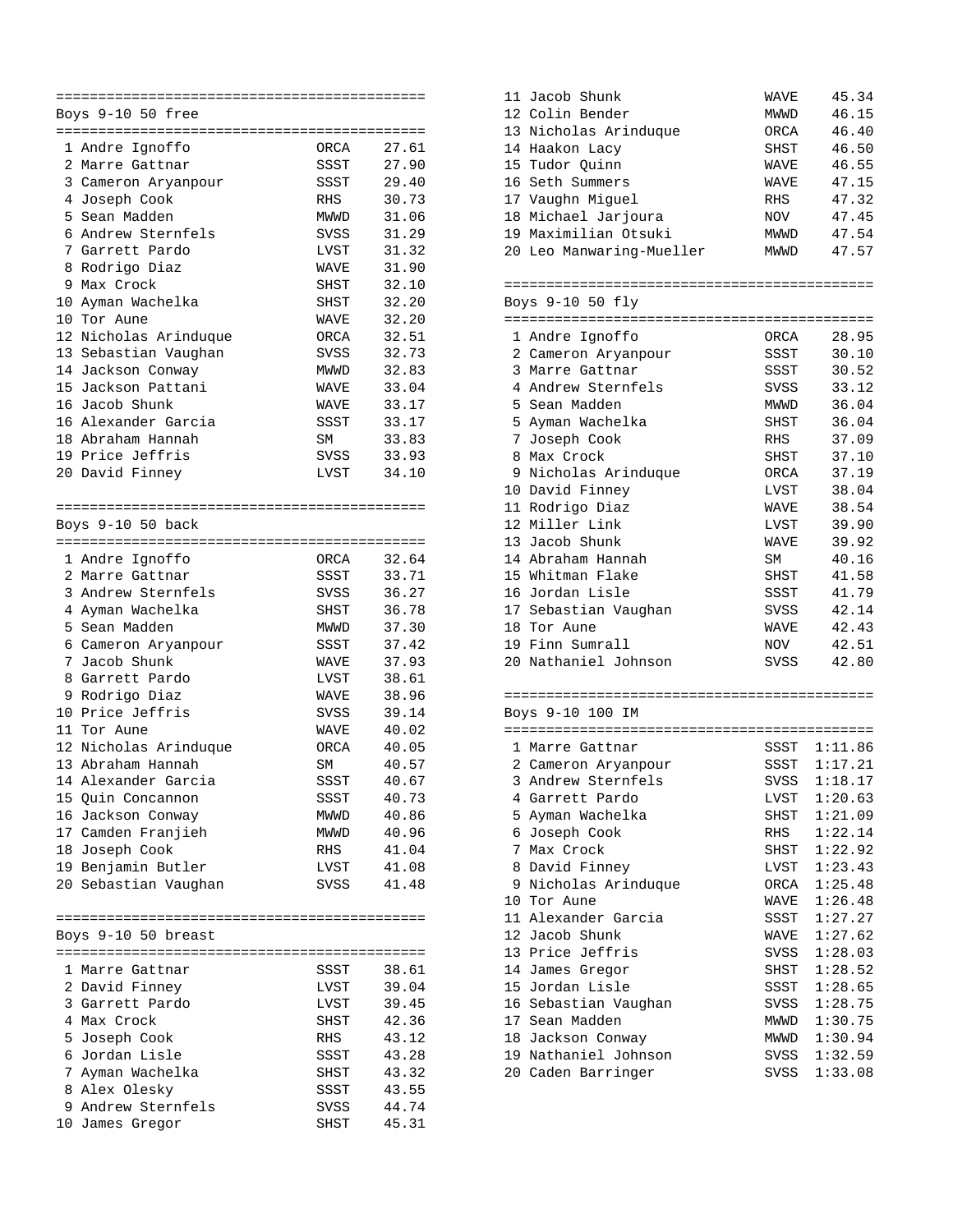|    | Girls 11-12 50 free   |              |       |  |
|----|-----------------------|--------------|-------|--|
|    |                       |              |       |  |
|    | 1 Catherine Watrous   | SSST         | 25.74 |  |
| 2  | Elizabeth Chatard     | SHST         | 26.46 |  |
|    | 3 Nicole Chong        | ORCA         | 26.67 |  |
|    | 4 Kaley McIntyre      | <b>NOV</b>   | 27.17 |  |
| 5  | Alena Sharp           | SHST         | 27.65 |  |
| 6  | Kate O'Leary          | NOV          | 27.78 |  |
| 7  | Isabelle Grace        | SVSS         | 28.04 |  |
| 8  | Olivia Hoover         | ORCA         | 28.10 |  |
| 9  | Ella Woodhead         | SHST         | 28.15 |  |
| 10 | Gianna Ross           | ORCA         | 28.22 |  |
|    | 11 Maeve O'Brien      | <b>RHS</b>   | 28.33 |  |
|    |                       |              |       |  |
| 12 | Angela Tsai           | MWWD         | 28.42 |  |
|    | 12 Holly Tarantino    | SHST         | 28.42 |  |
|    | 14 Reese Dahlgren     | SSST         | 28.51 |  |
|    | 15 Malia Davis        | ORCA         | 28.77 |  |
|    | 16 Thalia Yamini      | ORCA         | 28.87 |  |
|    | 17 Natasha Grubb      | SHST         | 28.98 |  |
|    | 17 Laura Figone       | RHS          | 28.98 |  |
|    | 19 Anna Plante        | SSST         | 29.07 |  |
|    | 20 Avery Emison       | SVSS         | 29.19 |  |
|    |                       |              |       |  |
|    |                       |              |       |  |
|    | Girls 11-12 50 back   |              |       |  |
|    |                       |              |       |  |
|    | 1 Kaley McIntyre      | NOV          | 30.45 |  |
|    | 2 Catherine Watrous   | SSST         | 30.78 |  |
|    | 3 Ella Woodhead       | SHST         | 30.98 |  |
|    | 4 Nicole Chong        | ORCA         | 31.35 |  |
| 5  | Holly Tarantino       | SHST         | 32.50 |  |
| 6  | Arika Kalfayan        | SM           | 32.86 |  |
| 6  | Alena Sharp           | SHST         | 32.86 |  |
| 8  | Olivia Hoover         | ORCA         | 32.93 |  |
| 9  | Madeline Folkers      | SHST         | 33.40 |  |
| 10 | Kate O'Leary          | NOV          | 33.52 |  |
| 10 | Maeve O'Brien         | RHS          | 33.52 |  |
|    |                       | MWWD         | 34.27 |  |
|    | 12 Angela Tsai        |              | 34.35 |  |
|    | 13 Gianna Ross        | ORCA<br>ORCA |       |  |
|    | 14 Malia Davis        |              | 34.78 |  |
|    | 15 Kira Rodriguez     | ORCA         | 34.90 |  |
|    | 16 Malia Fredrich     | SSST         | 34.96 |  |
|    | 17 Sarah Williams     | SΜ           | 35.27 |  |
|    | 18 LuLu O'Leary       | NOV          | 35.29 |  |
|    | 19 Isabelle Grace     | SVSS         | 35.30 |  |
|    | 20 Molly Pitts        | WAVE         | 35.32 |  |
|    |                       |              |       |  |
|    |                       |              |       |  |
|    | Girls 11-12 50 breast |              |       |  |
|    |                       |              |       |  |
|    | 1 Elizabeth Chatard   | SHST         | 31.97 |  |
|    | 2 Holly Tarantino     | SHST         | 33.30 |  |
|    | 3 Isabelle Grace      | SVSS         | 33.63 |  |
|    | 4 Madeline Folkers    | SHST         | 34.73 |  |
|    | 5 Reese Dahlgren      | SSST         | 35.67 |  |
| 6  | Rosie Lucchesi        | MWWD         | 35.70 |  |
|    | 7 Amira Wachelka      | SHST         | 35.97 |  |
|    | 8 Thalia Yamini       | ORCA         | 36.02 |  |
|    | 9 Kaley McIntyre      | NOV          | 36.44 |  |
|    | 10 Emma Sampson       | SHST         | 37.00 |  |
|    |                       |              |       |  |

|  | 11 Anna Plante               | SSST | 37.26 |
|--|------------------------------|------|-------|
|  | 12 Jane Cornwell             | SHST | 38.06 |
|  | 13 Isabella Uhlhorn-Thornton | SSST | 38.20 |
|  | 14 Hailey Moll               | SSST | 38.78 |
|  | 15 Hannah Slaught            | WAVE | 38.98 |
|  | 16 Abigail Grace             | SVSS | 39.12 |
|  | 17 Avery Emison              | SVSS | 39.25 |
|  | 18 Payton Juarez             | MWWD | 39.33 |
|  | 19 Mia Tokarski              | SSST | 39.62 |
|  | 20 Charlotte DeForrest       | WAVE | 39.67 |
|  |                              |      |       |
|  |                              |      |       |
|  | Girls 11-12 50 fly           |      |       |

|    | ========================== | ============= |       |
|----|----------------------------|---------------|-------|
|    | 1 Catherine Watrous        | SSST          | 28.73 |
| 2  | Holly Tarantino            | SHST          | 29.53 |
| 3  | Kaley McIntyre             | NOV           | 29.57 |
| 4  | Reese Dahlgren             | SSST          | 29.76 |
|    | 5 Nicole Chong             | ORCA          | 30.16 |
| 6  | Kate O'Leary               | NOV           | 30.51 |
| 7  | Laura Figone               | RHS           | 30.52 |
| 8  | Emma Sampson               | SHST          | 30.82 |
| 9  | Maeve O'Brien              | <b>RHS</b>    | 31.10 |
| 10 | Olivia Hoover              | ORCA          | 31.12 |
|    | 11 Gianna Ross             | ORCA          | 31.62 |
|    | 12 Olivia Jarvie           | SVSS          | 31.76 |
|    | 13 Claire Zimmerman        | SM            | 31.83 |
|    | 14 Arika Kalfayan          | SM            | 31.95 |
|    | 15 Sarah Williams          | SM            | 32.08 |
| 16 | Isabelle Grace             | SVSS          | 32.16 |
| 17 | Alena Sharp                | SHST          | 32.25 |
|    | 17 Francesca Moynihan      | SHST          | 32.25 |
| 19 | Angela Tsai                | MWWD          | 32.31 |
|    | 20 Elizabeth Chatard       | SHST          | 32.61 |

|                    | --------------------------<br>--------------------------------- |
|--------------------|-----------------------------------------------------------------|
| Girls 11-12 100 IM |                                                                 |

|    | ---                    | ===  | =========== |
|----|------------------------|------|-------------|
|    | 1 Elizabeth Chatard    | SHST | 1:06.47     |
| 2  | Holly Tarantino        | SHST | 1:07.04     |
|    | 3 Kaley McIntyre       | NOV  | 1:07.76     |
| 4  | Ella Woodhead          | SHST | 1:08.54     |
|    | 5 Reese Dahlgren       | SSST | 1:09.36     |
| 6  | Nicole Chong           | ORCA | 1:10.65     |
|    | 7 Isabelle Grace       | SVSS | 1:11.34     |
| 8  | Alena Sharp            | SHST | 1:11.66     |
| 9  | Madeline Folkers       | SHST | 1:12.21     |
| 10 | Kate O'Leary           | NOV  | 1:12.80     |
| 11 | Emma Sampson           | SHST | 1:12.85     |
|    | 12 Catherine Watrous   | SSST | 1:13.05     |
| 13 | Angela Tsai            | MWWD | 1:14.27     |
|    | 14 Francesca Moynihan  | SHST | 1:14.89     |
| 15 | Amira Wachelka         | SHST | 1:15.99     |
| 16 | Ruby Wolfers           | WAVE | 1:16.16     |
| 17 | Rosie Lucchesi         | MWWD | 1:16.29     |
| 18 | Anna Plante            | SSST | 1:17.08     |
|    | 19 Kira Rodriguez      | ORCA | 1:17.53     |
|    | 20 Charlotte DeForrest | WAVE | 1:17.55     |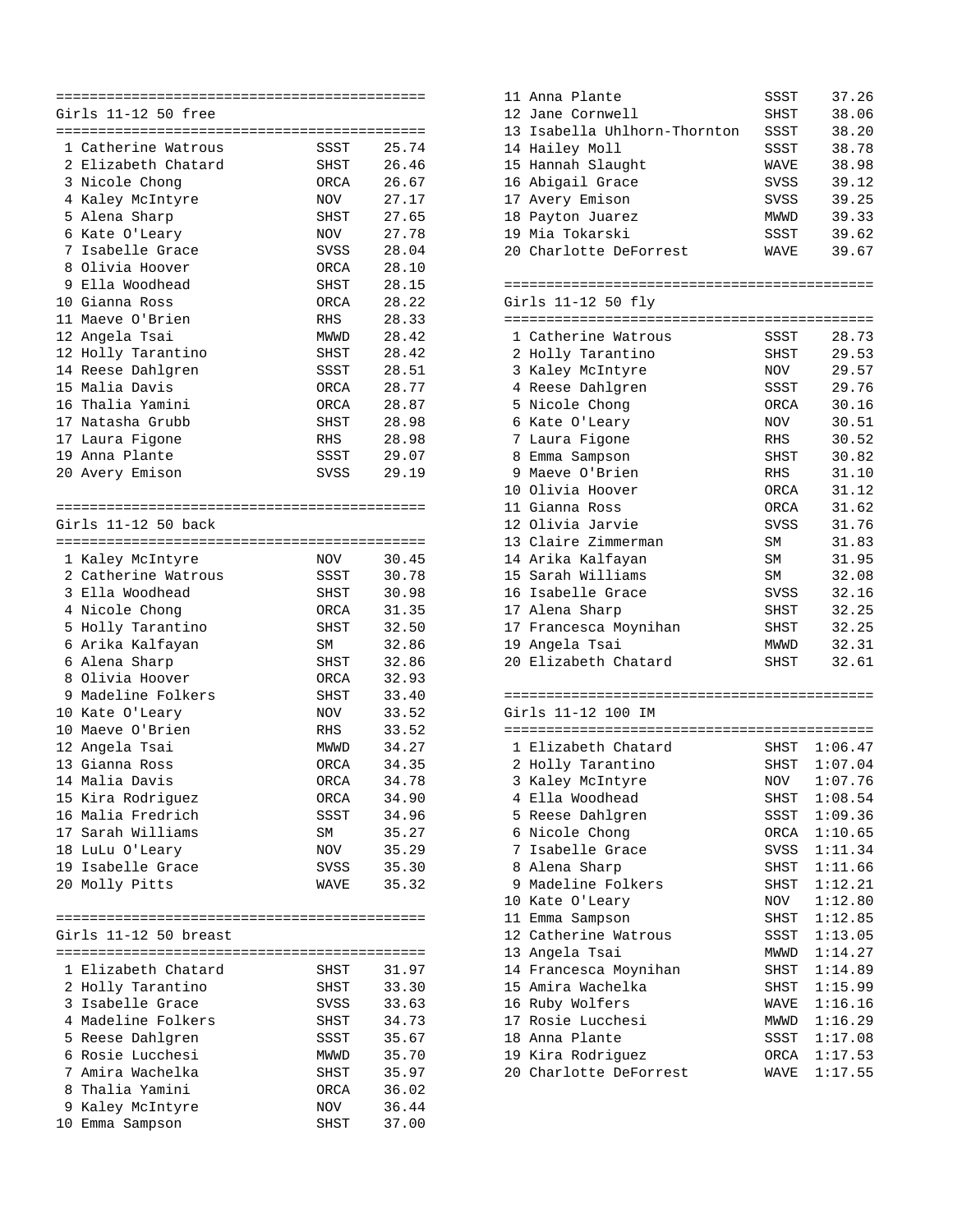|   | Boys 11-12 50 free   |      |       |
|---|----------------------|------|-------|
|   |                      |      |       |
|   | 1 Donovan Duro       | SHST | 25.81 |
|   | 2 Kylar Flynn        | LVST | 26.48 |
|   | 3 Luc Larroque       | RHS  | 26.54 |
|   | 4 Merrik Jasko       | ORCA | 26.69 |
|   | 5 Sam Rhinehart      | NOV  | 26.87 |
|   | 6 Micah Sher         | SHST | 27.28 |
|   | 7 Daniel Hadar       | ORCA | 27.30 |
|   | 8 Nicolas Owenson    | SSST | 27.40 |
|   | 9 Ty Anders Fong     | SSST | 28.53 |
|   | 10 Jacob Dixon       | SHST | 28.74 |
|   | 11 Dominic Haggard   | SHST | 29.03 |
|   | 12 Garrett Goldberg  | ORCA | 29.09 |
|   | 13 Zev Schuman       | SHST | 29.14 |
|   | 14 James Gravelle    | LVST | 29.17 |
|   | 15 Brett Brewer      | NOV  | 29.33 |
|   | 16 Nate Wolford      | SHST | 29.36 |
|   | 17 Byron Finley      | LVST | 29.37 |
|   | 18 Caleb Luis        | RHS  | 29.51 |
|   | 19 Brady Long        | SHST | 29.71 |
|   | 20 Hudson Wunderlich | MWWD | 29.84 |
|   |                      |      |       |
|   | Boys 11-12 50 back   |      |       |
|   |                      |      |       |
|   | 1 Donovan Duro       | SHST | 30.78 |
|   | 2 Brett Brewer       | NOV  | 32.75 |
|   | 3 Luc Larroque       | RHS  | 33.20 |
|   | 4 Alejandro Alvarado | MWWD | 34.01 |
|   | 5 Caleb Luis         | RHS  | 34.03 |
|   | 6 Sam Rhinehart      | NOV  | 34.22 |
| 7 | Sean Padillo         | NOV  | 34.57 |
|   | 8 Nicholas Scruton   | SSST | 34.64 |
|   | 9 Jackson Stewart    | SSST | 34.68 |
|   | 10 Merrik Jasko      | ORCA | 34.93 |
|   | 11 Micah Sher        | SHST | 34.97 |
|   | 12 Brady Long        | SHST | 35.68 |
|   | 13 Tasman Fruhauf    | SHST | 35.89 |
|   | 14 Nate Wolford      | SHST | 36.05 |
|   | 15 Garrett Goldberg  | ORCA | 36.18 |
|   | 16 Hayden Cordero    | RHS  | 36.39 |
|   | 17 Zachary Matsumoto | RHS  | 37.08 |
|   | 18 Cole Stanford     | SVSS | 37.16 |
|   | 19 Alan Sebastian    | LVST | 37.18 |
|   | 20 Tanner Erickson   | MWWD | 37.44 |
|   |                      |      |       |
|   | Boys 11-12 50 breast |      |       |
|   |                      |      |       |
|   | 1 Kylar Flynn        | LVST | 33.05 |
|   | 2 Merrik Jasko       | ORCA | 34.47 |
|   | 3 Sam Rhinehart      | NOV  | 37.05 |
|   | 4 Nicholas LaFave    | SHST | 37.32 |
|   | 5 Garrett Goldberg   | ORCA | 37.34 |
|   | 6 Sean Padillo       | NOV  | 37.36 |
|   | 7 Nicolas Owenson    | SSST | 37.79 |
|   | 8 Hayden Cordero     | RHS  | 37.91 |
|   | 9 Robert Placak      | SSST | 38.05 |
|   | 10 Dexter Watenpaugh | SSST | 38.23 |

| 11 Micah Sher        | SHST | 38.58 |
|----------------------|------|-------|
| 12 Nate Wolford      | SHST | 38.80 |
| 13 Jacob Dixon       | SHST | 39.16 |
| 14 Joshua Chu        | NOV  | 39.19 |
| 15 Brendan Cassidy   | LVST | 39.60 |
| 16 Andrew Brouwer    | SHST | 40.26 |
| 17 Daniel Hadar      | ORCA | 40.50 |
| 18 James Gravelle    | LVST | 40.59 |
| 19 Tristan Rata      | SSST | 41.21 |
| 20 Hudson Wunderlich | MWWD | 41.48 |
|                      |      |       |

============================================ Boys 11-12 50 fly

|    | ROAR TT-TR SA TIA     |        |       |  |
|----|-----------------------|--------|-------|--|
|    |                       |        |       |  |
|    | 1 Donovan Duro        | SHST   | 27.44 |  |
|    | 2 Daniel Hadar        | ORCA   | 29.73 |  |
|    | 3 Luc Larroque        | RHS    | 30.27 |  |
| 4  | Micah Sher            | SHST   | 30.78 |  |
|    | 5 Kylar Flynn         | LVST   | 30.91 |  |
|    | 6 Caleb Luis          | RHS    | 31.31 |  |
| 7  | Nicolas Owenson       | SSST   | 31.82 |  |
| 8  | Brett Brewer          | NOV NO | 31.92 |  |
| 9  | Jackson Stewart       | SSST   | 32.10 |  |
|    | 10 Zev Schuman        | SHST   | 32.19 |  |
|    | 11 Ty Anders Fong     | SSST   | 32.99 |  |
|    | 12 Alejandro Alvarado | MWWD   | 33.03 |  |
|    | 13 Sam Rhinehart      | NOV    | 33.13 |  |
|    | 14 TJ Bernhard        | LVST   | 33.85 |  |
|    | 15 Brady Long         | SHST   | 34.06 |  |
|    | 16 Cole Stanford      | SVSS   | 34.15 |  |
|    | 17 Garrett Goldberg   | ORCA   | 34.17 |  |
|    | 18 Dominic Haqqard    | SHST   | 34.38 |  |
| 19 | Amos Blanchard        | RHS    | 34.54 |  |
|    | 20 George Shryock     | SHST   | 34.97 |  |

|             | --------------------------------- |  |
|-------------|-----------------------------------|--|
| 11-12 100 1 |                                   |  |

|     | 1 Kylar Flynn         | LVST | 1:07.56 |
|-----|-----------------------|------|---------|
|     | 2 Daniel Hadar        | ORCA | 1:10.05 |
|     | 3 Micah Sher          | SHST | 1:10.16 |
|     | 4 Sam Rhinehart       | NOV  | 1:11.57 |
| 5.  | Nicolas Owenson       | SSST | 1:12.55 |
| 6   | Caleb Luis            | RHS  | 1:12.97 |
|     | 7 Garrett Goldberg    | ORCA | 1:13.80 |
| 8.  | Jacob Dixon           | SHST | 1:14.36 |
| 9   | James Gravelle        | LVST | 1:14.72 |
| 10  | Lucien Roose          | SSST | 1:15.35 |
|     | 11 Ty Anders Fong     | SSST | 1:15.37 |
| 12. | Nate Wolford          | SHST | 1:15.40 |
|     | 13 Zev Schuman        | SHST | 1:15.54 |
|     | 14 Alejandro Alvarado | MWWD | 1:17.49 |
|     | 15 Brady Long         | SHST | 1:17.99 |
|     | 16 Hayden Cordero     | RHS  | 1:18.25 |
| 17  | Nicholas LaFave       | SHST | 1:18.78 |
| 18  | Cole Stanford         | SVSS | 1:19.10 |
| 19  | Robert Placak         | SSST | 1:19.15 |
|     | 20 Jackson Stewart    | SSST | 1:19.20 |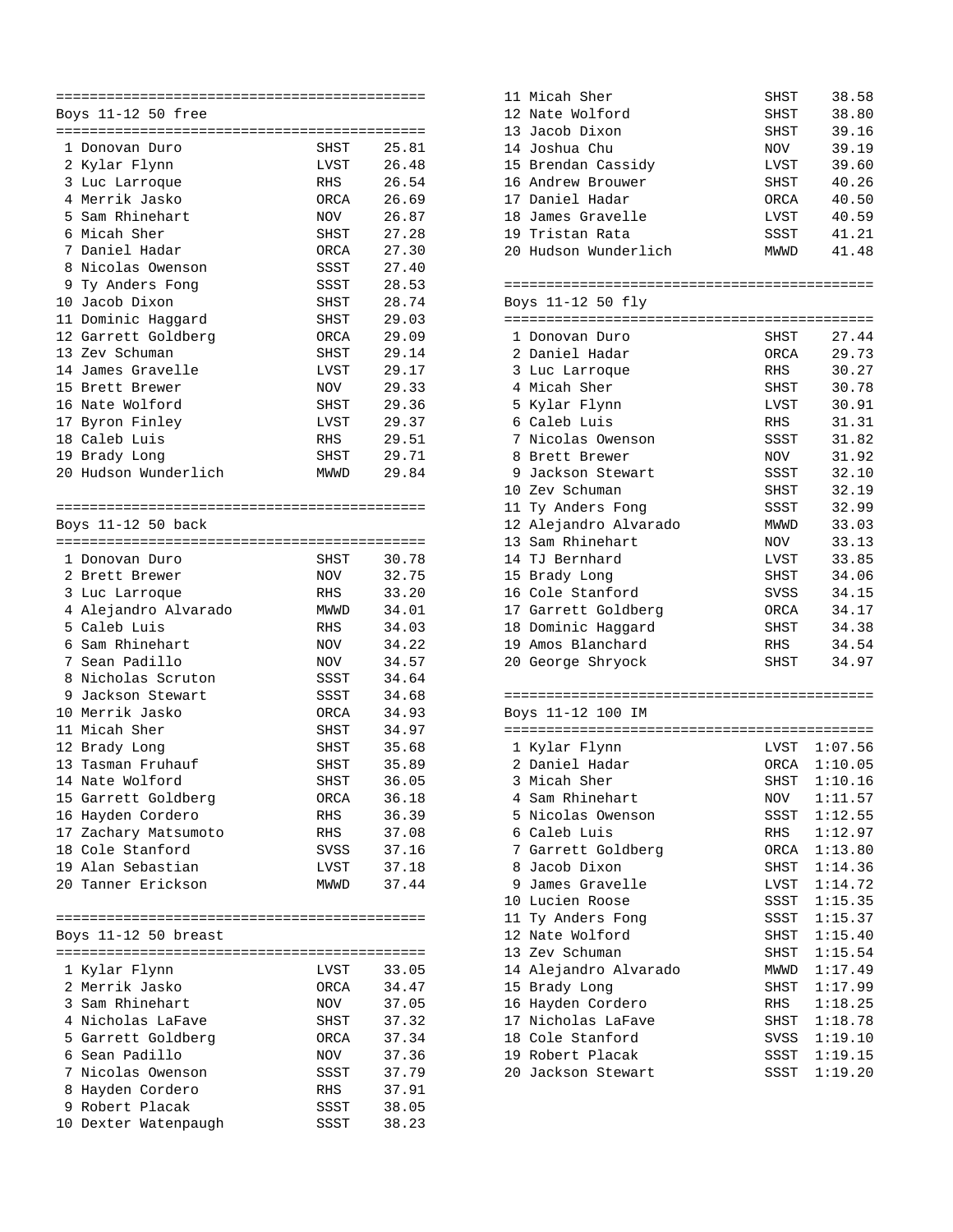|                 | Girls 13-14 50 free   |            |       |
|-----------------|-----------------------|------------|-------|
|                 |                       |            |       |
|                 | 1 Bella Moynihan      | SHST       | 25.42 |
|                 | 2 Abigail Naftzger    | LVST       | 25.88 |
|                 | 3 Shannon Watridge    | SSST       | 26.46 |
|                 | 4 Kalia Firmage       | SSST       | 26.48 |
|                 | 5 Kyra Carney         | SVSS       | 26.77 |
|                 | 6 Anna Wooster        | SHST       | 26.81 |
| 7               | Olivia Juarez         | MWWD       | 27.00 |
|                 | 8 Jada Andrews        | SSST       | 27.10 |
|                 |                       |            |       |
| 9               | Skylee Falk           | ORCA       | 27.30 |
|                 | 10 Sarah Erikson      | SSST       | 27.42 |
|                 | 11 Sasha Frey         | SHST       | 27.47 |
|                 | 12 Erin Mcdaniel      | ORCA       | 27.50 |
| 13              | Ava Scafani           | NOV        | 27.51 |
|                 | 14 Hannah Matcham     | SM         | 27.53 |
|                 | 15 Caitlin Kawamura   | WAVE       | 27.79 |
|                 | 16 Kimi Rossi         | LVST       | 27.81 |
|                 | 17 Siena Berry        | SHST       | 27.85 |
| 18              | Maya McAuley          | <b>RHS</b> | 27.99 |
|                 | 19 Miya Schilz        | WAVE       | 28.00 |
|                 | 20 Islay Kilgannon    | MWWD       | 28.15 |
|                 |                       |            |       |
|                 |                       |            |       |
|                 | Girls 13-14 50 back   |            |       |
|                 |                       |            |       |
|                 | 1 Sasha Frey          | SHST       | 29.00 |
|                 | 2 Kate McCarthy       | SHST       | 29.88 |
|                 | 3 Abigail Naftzger    | LVST       | 30.46 |
|                 | 4 Kyra Carney         | SVSS       | 30.58 |
|                 |                       |            |       |
|                 | 5 Skylee Falk         | ORCA       | 31.48 |
| б.              | Miya Schilz           | WAVE       | 31.79 |
| 7               | Jada Andrews          | SSST       | 32.50 |
| 8               | Skylar Oswald         | SHST       | 32.66 |
| 9               | Jessica Bukowski      | SSST       | 32.72 |
|                 | 10 Islay Kilgannon    | MWWD       | 33.04 |
|                 | 11 Siena Berry        | SHST       | 33.34 |
| 12 <sup>°</sup> | Sarah Erikson         | SSST       | 33.39 |
| 13              | Jocelyn Tsai          | MWWD       | 33.44 |
| 14              | Nora Riedinger        | SSST       | 33.45 |
|                 | 15 Arika Kalfayan     | SΜ         | 33.56 |
|                 | 16 Gabriella Lucchesi | MWWD       | 33.69 |
|                 | 17 Ava Scafani        | NOV        | 33.70 |
|                 | 18 Kathryn Arinduque  | ORCA       | 33.79 |
|                 | 19 Lauren Pyfer       | SVSS       | 33.81 |
|                 | 20 Talia Smith        | SVSS       | 33.82 |
|                 |                       |            |       |
|                 |                       |            |       |
|                 | Girls 13-14 50 breast |            |       |
|                 |                       |            |       |
|                 |                       |            |       |
|                 | 1 Laura Gravelle      | LVST       | 33.42 |
|                 | 2 Olivia Juarez       | MWWD       | 33.97 |
|                 | 3 Jamie Press         | ORCA       | 34.14 |
|                 | 4 Anna Gregory        | SHST       | 34.20 |
|                 | 5 Anna Wooster        | SHST       | 34.63 |
|                 | 6 Jane McNevin        | SΜ         | 35.22 |
|                 | 7 Erin Mcdaniel       | ORCA       | 35.35 |
|                 | 8 Shannon Watridge    | SSST       | 35.42 |
|                 | 9 Nikola Weisman      | SVSS       | 35.80 |
|                 | 10 Nora Riedinger     | SSST       | 35.95 |

| 11<br>Ryann DeGraves<br>12 Abby Moll<br>13 Skylee Falk<br>14 Siena Berry<br>15 Maddie Lowe<br>16 Gabriella Lucchesi | MWWD<br>SSST<br>ORCA<br>SHST<br>WAVE<br>MWWD | 36.14<br>36.49<br>36.61<br>36.62<br>36.77<br>36.81 |  |  |  |
|---------------------------------------------------------------------------------------------------------------------|----------------------------------------------|----------------------------------------------------|--|--|--|
| 17 Lucy Goldman                                                                                                     | SM                                           | 37.28                                              |  |  |  |
| 18 Islay Kilgannon                                                                                                  | MWWD                                         | 37.48                                              |  |  |  |
| 19 Courtney Jarrett                                                                                                 | SHST                                         | 37.53                                              |  |  |  |
| 20 Rachel Jordan                                                                                                    | WAVE                                         | 37.70                                              |  |  |  |
| 20 Sidney Stalie                                                                                                    | NOV                                          | 37.70                                              |  |  |  |
|                                                                                                                     |                                              |                                                    |  |  |  |
|                                                                                                                     |                                              |                                                    |  |  |  |
| Girls 13-14 50 fly                                                                                                  |                                              |                                                    |  |  |  |
|                                                                                                                     |                                              |                                                    |  |  |  |
| 1 Abigail Naftzger                                                                                                  | LVST                                         | 27.31                                              |  |  |  |
| 2 Sasha Frey                                                                                                        | SHST                                         | 28.03                                              |  |  |  |
| 3 Bella Moynihan                                                                                                    | SHST                                         | 28.14                                              |  |  |  |
| 4 Kate McCarthy                                                                                                     | SHST                                         | 28.36                                              |  |  |  |
| 5 Ava Scafani                                                                                                       | NOV                                          | 28.46                                              |  |  |  |
| 6 Kyra Carney                                                                                                       | SVSS                                         | 29.22                                              |  |  |  |
| 7 Jada Andrews                                                                                                      | SSST                                         | 29.30                                              |  |  |  |
| 8 Jessica Bukowski                                                                                                  | SSST                                         | 30.05                                              |  |  |  |
| 9 Sarah Erikson                                                                                                     | SSST                                         | 30.16                                              |  |  |  |
| 10 Kimi Rossi                                                                                                       | LVST                                         | 30.29                                              |  |  |  |
| 11 Kate O'Leary                                                                                                     | NOV                                          | 30.33                                              |  |  |  |
| 12 Skylar Oswald                                                                                                    | SHST                                         | 30.35                                              |  |  |  |
| 13 Maya McAuley                                                                                                     | <b>RHS</b>                                   | 30.55                                              |  |  |  |
| 14 Lucy Knopf                                                                                                       | MWWD                                         | 30.59                                              |  |  |  |
| 15 Olivia Juarez                                                                                                    | MWWD                                         | 30.85                                              |  |  |  |
| 16 Islay Kilgannon                                                                                                  | MWWD                                         | 30.88                                              |  |  |  |
| 17 Francesca Moynihan                                                                                               | SHST                                         | 30.96                                              |  |  |  |
| 17 Sophia Scafani                                                                                                   | NOV                                          | 30.96                                              |  |  |  |
| 19 Sophia Brooks                                                                                                    | SSST                                         | 31.14                                              |  |  |  |
| 20 Anna Gregory                                                                                                     | SHST                                         | 31.46                                              |  |  |  |
|                                                                                                                     |                                              |                                                    |  |  |  |

## Girls 13-14 100 IM

|    | ========================== |      |         |
|----|----------------------------|------|---------|
|    | 1 Bella Moynihan           | SHST | 1:03.08 |
|    | 2 Sasha Frey               | SHST | 1:03.90 |
| 3  | Kate McCarthy              | SHST | 1:04.72 |
| 4  | Kimi Rossi                 | LVST | 1:09.15 |
| 5  | Anna Wooster               | SHST | 1:09.18 |
| 6  | Skylee Falk                | ORCA | 1:09.34 |
| 7  | Nora Riedinger             | SSST | 1:09.86 |
|    | 7 Olivia Juarez            | MWWD | 1:09.86 |
| 9  | Abigail Naftzger           | LVST | 1:10.22 |
| 10 | Anna Gregory               | SHST | 1:10.46 |
| 10 | Sarah Erikson              | SSST | 1:10.46 |
| 12 | Shannon Watridge           | SSST | 1:10.53 |
| 13 | Jane McNevin               | SM   | 1:10.54 |
| 14 | Islay Kilgannon            | MWWD | 1:11.70 |
| 15 | Francesca Moynihan         | SHST | 1:11.77 |
| 16 | Ava Scafani                | NOV  | 1:12.13 |
|    | 17 Hannah Matcham          | SM   | 1:12.45 |
| 18 | Maddie Lowe                | WAVE | 1:12.67 |
| 19 | Laura Gravelle             | LVST | 1:13.00 |
|    | 20 Kalia Firmage           | SSST | 1:13.17 |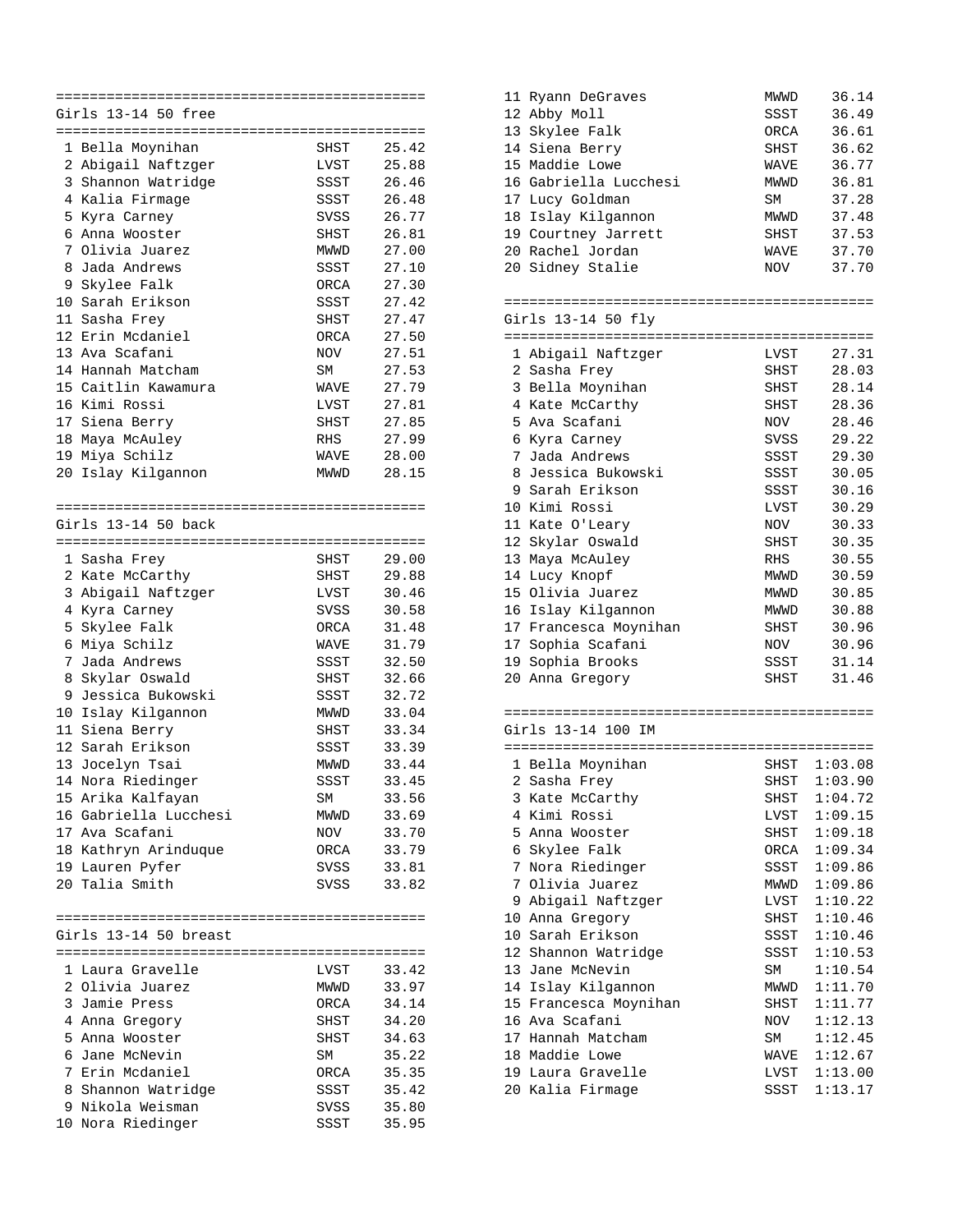| Boys 13-14 50 free    |      |       |
|-----------------------|------|-------|
|                       |      |       |
| 1 Zihao Wang          | SSST | 23.28 |
| 2 Dwight Bellisimo    | SVSS | 23.41 |
| 3 Reece Foehr         | MWWD | 23.85 |
| 4 Orion Ma            | SSST | 24.04 |
| 5 Ray Holmberg        | SHST | 24.16 |
| 6 Brian Styles        | RHS  | 24.21 |
| 7 Noah Erikson        | SSST | 24.42 |
| 8 Jonah Albers        | ORCA | 24.57 |
| 9 Benjamin Egan       | SHST | 24.96 |
| 10 Gavin Dow          | SHST | 25.20 |
| 11 Danny Cribbin      | ORCA | 25.44 |
| 12 Jack Richardson    | SHST | 25.47 |
| 13 Boden Davis        | ORCA | 25.66 |
|                       | SHST | 25.92 |
| 14 Holden Cooper      |      |       |
| 15 Will Harding       | WAVE | 26.05 |
| 16 Luther Fong        | SSST | 26.08 |
| 17 Mason Barnes       | SHST | 26.20 |
| 18 Isaiah Williams    | SHST | 26.35 |
| 19 Hayden Hallatt     | NOV  | 26.41 |
| 20 Christopher Falvey | WAVE | 26.78 |
|                       |      |       |
| Boys 13-14 50 back    |      |       |
|                       |      |       |
|                       |      |       |
| 1 Zihao Wang          | SSST | 26.32 |
| 2 Jonah Albers        | ORCA | 28.50 |
| 3 Brian Styles        | RHS  | 28.53 |
| 4 Reece Foehr         | MWWD | 28.70 |
| 5 Dwight Bellisimo    | SVSS | 29.59 |
| 6 Jack Richardson     | SHST | 29.94 |
| 7 Benjamin Egan       | SHST | 30.21 |
| 8 Luther Fong         | SSST | 30.85 |
| 9 Boden Davis         | ORCA | 31.31 |
| 10 Christopher Falvey | WAVE | 31.58 |
| 11 Noah Erikson       | SSST | 31.62 |
| 12 Marc-Antoine Maync | SSST | 31.69 |
| 13 Andrey Priahin     | WAVE | 31.81 |
| 14 Will Harding       | WAVE | 31.86 |
| 15 Connor Stauffer    | SVSS | 32.33 |
| 16 Sam Morris         | NOV  | 32.66 |
| 17 Nicholas Johnson   | WAVE | 32.69 |
| 18 Jack Bohner        | SHST | 32.74 |
| 19 Aidan Nicholas     | SVSS | 33.20 |
| 20 Joseph Maga        | RHS  | 33.28 |
|                       |      |       |
|                       |      |       |
| Boys 13-14 50 breast  |      |       |
|                       |      |       |
| 1 Orion Ma            | SSST | 28.93 |
| 2 Ray Holmberg        | SHST | 30.22 |
| 3 Noah Erikson        | SSST | 30.72 |
| 4 Mason Barnes        | SHST | 32.31 |
| 5 Jack Richardson     | SHST | 32.48 |
| 6 Reece Foehr         | MWWD | 32.76 |
| 7 Henry Cosentino     | SHST | 32.88 |
| 8 Christopher Falvey  | WAVE | 32.94 |
| 9 Isaiah Williams     | SHST | 33.03 |
| 10 Gavin Dow          | SHST | 33.66 |

| 11 Warren Brouwer   | SHST       | 34.49 |
|---------------------|------------|-------|
| 12 Aidan Nicholas   | SVSS       | 34.68 |
| 13 Benjamin Egan    | SHST       | 34.98 |
| 14 James Chase      | WAVE       | 35.01 |
| 15 Dwight Bellisimo | SVSS       | 35.08 |
| 16 Hayden Hallatt   | NOV        | 35.27 |
| 17 Vladimir Priahin | WAVE       | 35.35 |
| 18 Gregory Finn     | SHST       | 35.65 |
| 19 Rowan Davis      | SSST       | 35.96 |
| 20 Sam Morris       | <b>NOV</b> | 36.07 |
|                     |            |       |

|         | ---------------------------------<br>__ |  |
|---------|-----------------------------------------|--|
| 11 E0 F |                                         |  |

|    | א⊤ד מר בד רד פגטם   |      |       |
|----|---------------------|------|-------|
|    |                     |      |       |
|    | 1 Zihao Wang        | SSST | 24.78 |
|    | 2 Ray Holmberg      | SHST | 26.03 |
|    | 3 Jonah Albers      | ORCA | 26.23 |
| 4  | Orion Ma            | SSST | 26.34 |
|    | 5 Noah Erikson      | SSST | 26.37 |
| 6  | Reece Foehr         | MWWD | 28.40 |
|    | 7 Gavin Dow         | SHST | 28.96 |
| 8  | Mason Barnes        | SHST | 28.98 |
| 8  | Hayden Hallatt      | NOV  | 28.98 |
|    | 10 Vladimir Priahin | WAVE | 29.11 |
|    | 11 Boden Davis      | ORCA | 29.30 |
|    | 12 Holden Cooper    | SHST | 29.31 |
|    | 13 Andrey Priahin   | WAVE | 29.32 |
|    | 14 Henry Cosentino  | SHST | 29.49 |
|    | 15 Powell Nielsen   | NOV  | 29.74 |
| 16 | Jack Richardson     | SHST | 29.78 |
| 17 | Dwight Bellisimo    | SVSS | 30.35 |
|    | 18 Will Harding     | WAVE | 30.49 |
|    | 19 Timothee Walters | SVSS | 30.55 |
|    | 20 Luther Fong      | SSST | 30.87 |
|    |                     |      |       |

|                   | ----------------- |
|-------------------|-------------------|
| Boys 13-14 100 IM |                   |

|    | 1 Zihao Wang        | SSST | 58.47   |
|----|---------------------|------|---------|
| 2  | Reece Foehr         | MWWD | 1:01.26 |
|    | 3 Jack Richardson   | SHST | 1:02.23 |
| 4  | Noah Erikson        | SSST | 1:02.44 |
|    | 5 Orion Ma          | SSST | 1:02.83 |
|    | 6 Brian Styles      | RHS  | 1:03.14 |
|    | 7 Benjamin Eqan     | SHST | 1:03.62 |
|    | 8 Dwight Bellisimo  | SVSS | 1:04.53 |
| 9  | Mason Barnes        | SHST | 1:05.54 |
| 10 | Isaiah Williams     | SHST | 1:05.77 |
| 11 | Luther Fong         | SSST | 1:06.63 |
|    | 12 Danny Cribbin    | ORCA | 1:06.77 |
|    | 13 Andrey Priahin   | WAVE | 1:07.05 |
|    | 14 Vladimir Priahin | WAVE | 1:07.20 |
|    | 15 Henry Cosentino  | SHST | 1:07.97 |
| 16 | Holden Cooper       | SHST | 1:08.45 |
| 17 | Will Harding        | WAVE | 1:08.69 |
| 18 | Jonah Albers        | ORCA | 1:09.32 |
| 19 | Connor Stauffer     | SVSS | 1:09.85 |
| 20 | Sam Morris          | NOV  | 1:10.24 |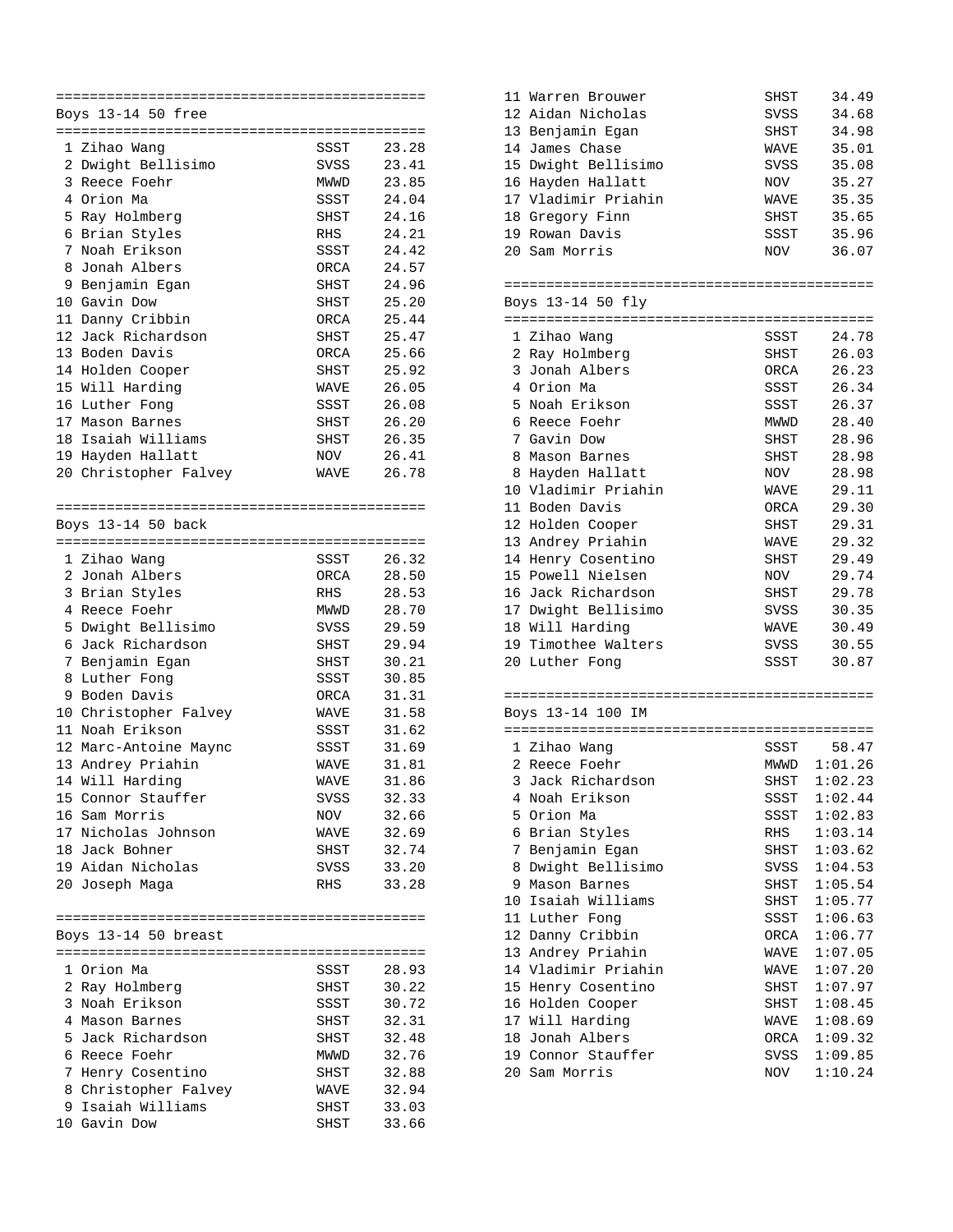|    | Girls 15-18 100 free            |      |                |
|----|---------------------------------|------|----------------|
|    |                                 |      |                |
|    | 1 Nicolette Jasko               | ORCA | 54.34          |
|    | 2 Taylor Boyle                  | MWWD | 55.61          |
| 3  | Teresa Gerhold                  | ORCA | 57.76          |
|    | 4 Natalie Galuszka              | SVSS | 58.31          |
| 5  | Lauren Blackburn                | SHST | 58.42          |
| 6  | Nicole Gamboa                   | SSST | 58.50          |
| 7  | Patty Dougherty                 | RHS  | 58.58          |
|    | 8 Ava Abeck                     | LVST | 58.72          |
| 9  | Sophie Baublitz                 | ORCA | 59.20          |
|    | 10 Jane Wynne                   | SSST | 59.32          |
|    | 11 Kate Freda                   | SVSS | 59.43          |
|    | 12 Caitlin Gregory              | SHST | 59.44          |
| 13 | Allie Level                     | NOV  | 59.58          |
|    | 14 Sabrina Haechler             | SSST | 1:00.05        |
|    | 15 Sarah Erikson                | SSST | 1:00.31        |
|    | 16 Sasha Urban                  | NOV  | 1:00.34        |
|    | 17 Carrie Wentzel               | SHST | 1:00.54        |
| 18 | Tessa Pares                     | SSST | 1:00.67        |
|    | 19 Alexa Zener                  | SSST | 1:00.87        |
|    | 20 Maya Rabow                   | SSST | 1:01.04        |
|    |                                 |      |                |
|    |                                 |      |                |
|    | Girls 15-18 50 back             |      |                |
|    |                                 |      |                |
|    | 1 Kate McCarthy                 | SHST | 28.59          |
|    | 2 Sophie Baublitz               | ORCA | 29.49          |
|    | 3 Maya Rabow                    | SSST | 30.35          |
|    | 4 Patty Dougherty               | RHS  | 30.64          |
|    | 5 Ava Abeck                     | LVST | 30.68          |
|    | 6 Madeline Knopf                |      | 30.85          |
| 7  |                                 | MWWD |                |
| 8  | Tessa Pares<br>Natalie Galuszka | SSST | 32.02          |
|    | 9 Nicole Gamboa                 | SVSS | 32.09<br>32.17 |
|    |                                 | SSST | 32.31          |
|    | 10 Carolyn Cheng                | WAVE |                |
|    | 11 Kirsty Star                  | SHST | 32.41          |
|    | 12 Sabrina Haechler             | SSST | 32.43          |
| 13 | Alexa Zener                     | SSST | 32.44          |
| 14 | Sophia Varlow                   | MWWD | 32.52          |
|    | 15 Molly Grimshaw               | RHS  | 33.29          |
|    | 16 Allie Level                  | NOV  | 33.35          |
|    | 17 Talita Stiles                | SVSS | 33.36          |
| 18 | Nora Riedinger                  | SSST | 33.46          |
|    | 19 Emma Cantor                  | RHS  | 33.53          |
|    | 19 Sydney Gibbs                 | NOV  | 33.53          |
|    |                                 |      |                |
|    |                                 |      |                |
|    | Girls 15-18 50 breast           |      |                |
|    |                                 |      |                |
|    | 1 Nicolette Jasko               | ORCA | 31.29          |
|    | 2 Alexa Zener                   | SSST | 32.05          |
|    | 3 Taylor Boyle                  | MWWD | 33.02          |
|    | 4 Sasha Urban                   | NOV  | 33.96          |
|    | 5 Allie Level                   | NOV  | 34.29          |
|    | 6 Greta Stout                   | SHST | 34.75          |
|    | 7 Kate Freda                    | SVSS | 35.52          |
|    | 8 Maya Rabow                    | SSST | 36.13          |
|    | 9 Nora Riedinger                | SSST | 36.47          |
|    | 10 Kate Masterson               | WAVE | 36.77          |

| 11 Caitlin Gregory | SHST | 36.79 |
|--------------------|------|-------|
| 12 Morgan Mcdaniel | ORCA | 37.19 |
| 12 Sophia Varlow   | MWWD | 37.19 |
| 14 Molly Grimshaw  | RHS  | 37.77 |
| 15 Caroline Ouill  | SSST | 38.20 |
| 16 Mia Venne       | SHST | 38.71 |
| 17 Malia Levin     | ORCA | 38.87 |
| 18 Amelia Shunk    | WAVE | 38.96 |
| 19 Kate Christie   | SHST | 39.16 |
| 20 Lauren Knott    | WAVE | 39.24 |
|                    |      |       |

============================================ Girls 15-18 50 fly

| ATTIR IY IQ JO IIY |                     |      |       |  |  |
|--------------------|---------------------|------|-------|--|--|
|                    |                     |      |       |  |  |
|                    | 1 Nicolette Jasko   | ORCA | 26.60 |  |  |
|                    | 2 Kate McCarthy     | SHST | 27.81 |  |  |
|                    | 3 Sophie Baublitz   | ORCA | 28.04 |  |  |
| 4                  | Nicole Gamboa       | SSST | 28.54 |  |  |
|                    | 5 Kirsty Star       | SHST | 28.71 |  |  |
| 6                  | Maya Rabow          | SSST | 29.04 |  |  |
| 7                  | Kate Freda          | SVSS | 29.31 |  |  |
| 8                  | Ava Abeck           | LVST | 29.39 |  |  |
| 9                  | Allie Level         | NOV  | 29.49 |  |  |
| 10                 | Sarah Erikson       | SSST | 29.55 |  |  |
|                    | 11 Teresa Gerhold   | ORCA | 29.59 |  |  |
|                    | 12 Emma Roggenkamp  | ORCA | 29.61 |  |  |
|                    | 13 Taylor Boyle     | MWWD | 29.78 |  |  |
| 14                 | Lauren Blackburn    | SHST | 29.80 |  |  |
|                    | 15 Sophia Varlow    | MWWD | 29.97 |  |  |
| 16                 | Kate Masterson      | WAVE | 30.03 |  |  |
| 17                 | Rebecca Oblites     | RHS  | 30.20 |  |  |
|                    | 18 Sabrina Haechler | SSST | 30.45 |  |  |
| 19                 | Jane Wynne          | SSST | 30.60 |  |  |
|                    | 20 Carrie Wentzel   | SHST | 30.64 |  |  |
|                    |                     |      |       |  |  |

| ____    | ------------------------- |
|---------|---------------------------|
| $15-18$ |                           |

|     | ==                 |      |         |
|-----|--------------------|------|---------|
|     | 1 Kate McCarthy    | SHST | 1:02.86 |
| 2   | Nicolette Jasko    | ORCA | 1:03.66 |
|     | 3 Taylor Boyle     | MWWD | 1:05.08 |
|     | 4 Ava Abeck        | LVST | 1:06.42 |
|     | 5 Kate Freda       | SVSS | 1:07.04 |
| 6   | Maya Rabow         | SSST | 1:07.20 |
|     | 7 Patty Dougherty  | RHS  | 1:07.29 |
| 8   | Natalie Galuszka   | SVSS | 1:08.35 |
| 9   | Teresa Gerhold     | ORCA | 1:08.59 |
| 10  | Lauren Blackburn   | SHST | 1:08.66 |
| 11  | Sarah Erikson      | SSST | 1:08.78 |
| 12. | Alexa Zener        | SSST | 1:08.93 |
|     | 13 Sasha Urban     | NOV  | 1:09.02 |
|     | 14 Sophie Baublitz | ORCA | 1:09.92 |
|     | 15 Sophia Navarro  | ORCA | 1:10.66 |
|     | 16 Caitlin Gregory | SHST | 1:10.81 |
|     | 17 Nora Riedinger  | SSST | 1:11.45 |
| 18  | Kate Masterson     | WAVE | 1:12.09 |
|     | 19 Zoe Wynn        | SSST | 1:12.71 |
| 20  | Tessa Pares        | SSST | 1:13.04 |
|     |                    |      |         |